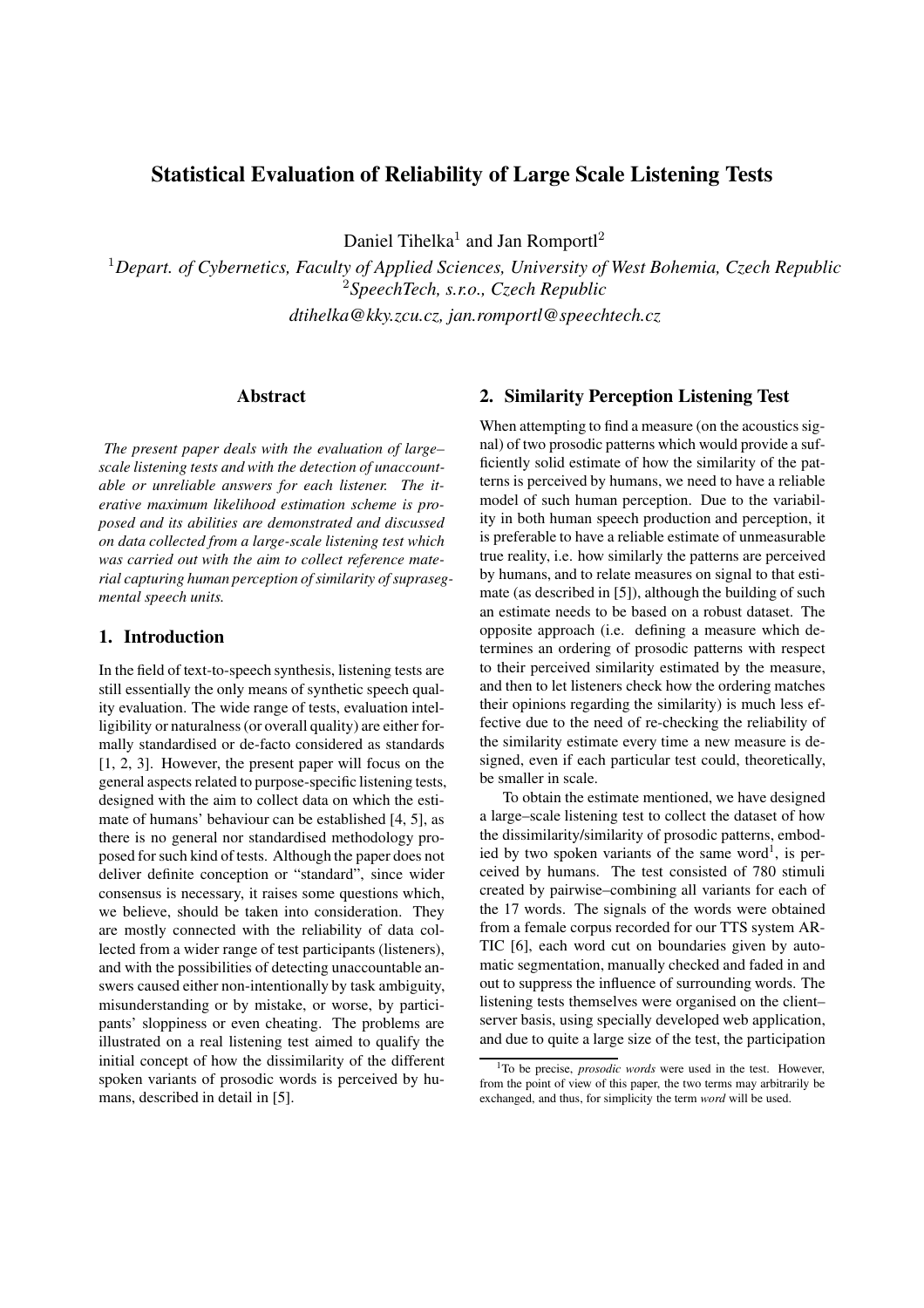(and correct finishing) was financially rewarded. Students from all faculties of our university were addressed by show–cards and students' information web, so virtually any student was able to take part in the test. Nevertheless, only 63 participants finished the tests (accounts of others were closed in the test application when they were not active for several days).

Before each participant started the test, he/she had been familiarised in detail with the purposes of the tests [5] as well as with his/her task – to judge the feeling of the dissimilarity<sup>2</sup> of two versions of a word, using one of the following levels

- *clearly dissimilar* clear after the very first listening,
- *dissimilar* quite close but still recognisably not the same,
- *quite similar/indistinguishable* being very close even if differing after careful listening, or not recognisable at all.

For each word pair, the dissimilarity was requested to be evaluated on all of the following categories (resulting in 4 values)

- *timing* meaning how much the words differ in rhythm, if there are differences (and how large) in shortening or lengthening in different parts of the words,
- *intonation* the level of differences in the melody of words, various intonation peaks or valleys within words or melody tendencies spanning the words (e.g. rising contra falling), or differences in stress and/or accent (but not differences in overall pitch level),
- *voice colour* + *pitch level* the level of difference in voice colour and/or overall pitch level as such, regardless of other aspects (especially melody),
- *overall feeling* the level of difference of words as such, on all the qualitative levels on which the acoustics is perceived and a difference can be felt. It should capture a "factor  $X$ " (e.g. pronunciation) causing words to sound different while all the previous factors do not differ very much.

8 examples of exemplary evaluations for all the aspects were presented for listening, aiming to delimit a notion of individual categories. The participants were, however, urged to rely on their own feeling, as following instructions too strictly is likely to devalue the "objectiveness" expected to emerge from the range of subjective judgement.The categories were chosen on the basis of the listening test data analysis before the test was started, as well as our intuitive reasoning, and they are aimed at the study of the dissimilarity relations/prominences of distinctive prosodic constituents. Moreover, the variants of a prosodic word in all test queries were presented in the order  $AB$  to one half of the listeners, and in order BA to the other half (the ordering was selected at random), to study dissimilarity asymmetry [5], and to minimise its effect when all data are used for further processing. Nevertheless, such analyses are beyond the scope of this paper.

One of the check mechanisms employed to help with participants' reliability detection was the repetition of 15 queries randomly placed through the test, aiming to expose participants not self-consistent (i.e. using *clearly dissimilar* and *quite similar* evaluations for the same word pair). In addition, we have identified our expectations on 103 queries selected randomly, but instead of choosing one of defined dissimilarity levels, a likelihood of evaluation was assigned to each level, as there is no guarantee that our opinions, although possibly more qualified, represent the truth (why we did so will be more clear from the discussion at the end of Section 3). Although the evaluations not passing either of check mechanisms can be penalised or excluded directly, it leads, however, to the reduction of responses set and thus of statistical relevance of the dataset. And even if the particular participants were asked to review the whole test (which should, due to the sheer scale of the test, be paid again, making the test more expensive), we are still not able to conclude anything about the reliability of the answers in any other queries except those repeated and reference – there may remain many unaccountable answers through the test unknown.

The need to make the evaluations as robust as possible (the attempt to find acoustic correlates to an estimate of (dis)similarity based on unreliable evaluations is simply not supposed to be very successful), requires to detect unaccountable answers all through the test and make the particular participants review them. It becomes even more important when the reliability of cross-participant agreement computed by means of Fleiss' kappa [7] is only 0.21, which does reject the null hypothesis that observed agreement is accidental on significance level 0.05, but does not make the agreement strong enough to be used as a solid basis for finding definite acoustic correlates<sup>3</sup>.

 $2$ The reasons why not similarity, but dissimilarity was evaluated are discussed in [5]. For the purposes of this paper it does not matter if the statistical processing described further is applied to data representing similarity, dissimilarity, phrase break occurrences or any other subject to which a listening test is focused on.

<sup>&</sup>lt;sup>3</sup>Although one of interpretations may be that there is no paradigm of speech similarity perception on which humans would agreed, we expect that such a small score is caused by the large scale of the test together with the fact that participation was rewarded no matter the result. For the revision discussed in Section 4, we prepare motivation scheme significantly advantaging participants on the basis the pass of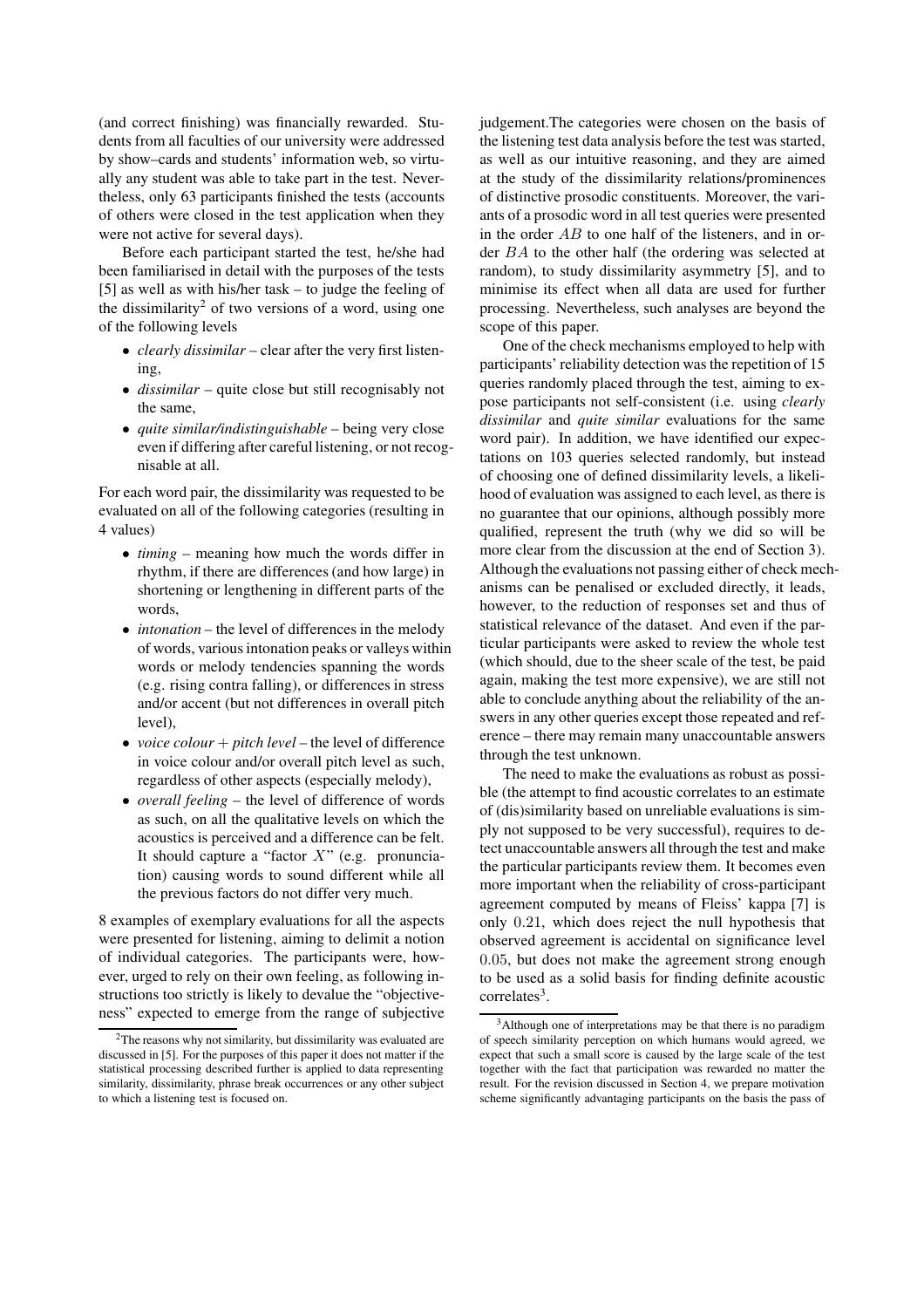#### **3. Algorithm for Statistical Evaluation**

If we have no a priori notion of the nature of the evaluated listening test, or we deliberately intend not to have one, the intuitive principle of majority is usually used to determine the most prominent answer for a test query (or relative prominence of all answers can be taken into account, if preferable). For further reading, let us suppose that each query can have assigned one  $k \in K$  answer by each listener, where  $k = 1, \ldots, l$  is an indexing of l possible answers (evaluations) which a listener is allowed to assign to each query. Imagine now the case when for a given test query evaluated by  $m$  participants, the relative prominence is  $r_k \approx 1/m$ ,  $\forall k \in K$ or more generally, the relative prominence of some answers is  $r_k \approx r_x$ ,  $k \in \mathcal{K}$ ,  $x \in \mathcal{K}$ ,  $\mathcal{K} \subset K$  and  $r_k > r_y$ ,  $y \in (K - K)$ . Although we may still be able to determine the answer with prominence slightly higher than the others, or we can choose randomly if several prominences are equally the best, how can we be sure that the chosen answer is the right one? What if there are a significant number of participants (not majority, though) who tended to choose an unaccountable answer for the query (no matter if due to task ambiguity, misunderstanding, or by mistake), causing the increase in the prominence of that answer?

Therefore, to reduce the impact of extraordinarily biased answers, the adjusted *maximum likelihood estimation* has been employed for the first time in [4] to process listening test responses focused on the phrase boundary detection problem. Since in the paper the algorithm is described for dichotomy only (the phrase boundary may be perceived or not), and  $dim(K) = 3$  in our case, let us describe the algorithm in the very general case.

Formally, let the sequence of listening tests queries  $X$  represent the (discrete) states of a random process defined as

$$
X = \{X_t : t \in T\}
$$
 (1)

where  $T = \{1, \ldots, n\}$  is an ordinal numbering of n queries in listening tests, and each  $X_t$  is a random variable holding exactly one of the  $K$  possible answers for each query. Let us note that  $X_t$  are not observable, and in the case of listening tests they are also independent ∀t (queries are usually arbitrarily ordered, not related to each other).

Be then the  $m$  test participants numbered by the set  $J = \{1, \ldots, m\}$ . We can now define m (discrete) random processes  $O^{(1)}, \ldots, O^{(m)}$  representing the participants' responses (observations of the random process

 $X$ ) such that

$$
O^{(j)} = \left\{ O_t^{(j)} : t \in T \right\} \tag{2}
$$

where  $O_t^{(j)}$  are random variables, holding also exactly one of the K possible answers assigned by a  $j<sup>th</sup>$  participant for  $t^{\text{th}}$  query.

The aim can now be formulated as follows: knowing the observations  $O^{(1)}, \ldots, O^{(m)}$  (responses for particular queries in the listening tests from each participant), we want to estimate the hidden sequence of states of the process  $X$  which best satisfies the given observations (standard maximum likelihood estimation)

$$
X^* = \arg\max_{X} P(X|O)
$$
 (3)

As we do not know (or intentionally pretend not to know) anything about the relevance of evaluations from individual users,  $\forall o \in K$  and  $\forall x \in K$  we can define the probability

$$
P(O = o|X = x) = p_{o,x} \tag{4}
$$

$$
\sum_{\forall o} p_{o,x} = 1 \tag{5}
$$

expressing the expected likelihood of any participant's ability to correctly identify the hidden state of process  $o = x$ , and the likelihood of miss if  $o \neq x$  (all combinations giving confusion matrix). Although the probabilities are initialised equally for all participants (based on the nature of the tests), the iterative training process described further is going to discriminate them for each participant independently (based on the ability to agree/disagree with the evaluation of other participants).

We can also define the probability of individual states of the process X

$$
P(X = x) = p_x \tag{6}
$$

$$
\sum_{\forall x} p_x = 1 \tag{7}
$$

whereby it is desirable, as discussed in [4], not to make any strong a priori assumptions about the process and its distribution. By obeying the principle of Occam's razor, let us presuppose that  $X$  is a stationary process with the uniform probability distribution  $p_x = p_y \forall x \in$ K, and  $y \in K$ .

Given the definitions  $(3)$ – $(7)$  and the assumption about the mutual independence of  $X_t$ , *naïve Bayes model* [8] can be used to estimate  $P(X_t|O)$  for each t independently

$$
P(X_t = x | O_t) = \frac{\prod_{j \in J} P(O_t^{(j)} | X_t = x) P(X_t = x)}{P(O_t)}
$$
\n(8)

check mechanisms employed and the agreement with the most probable estimates described in Section 3.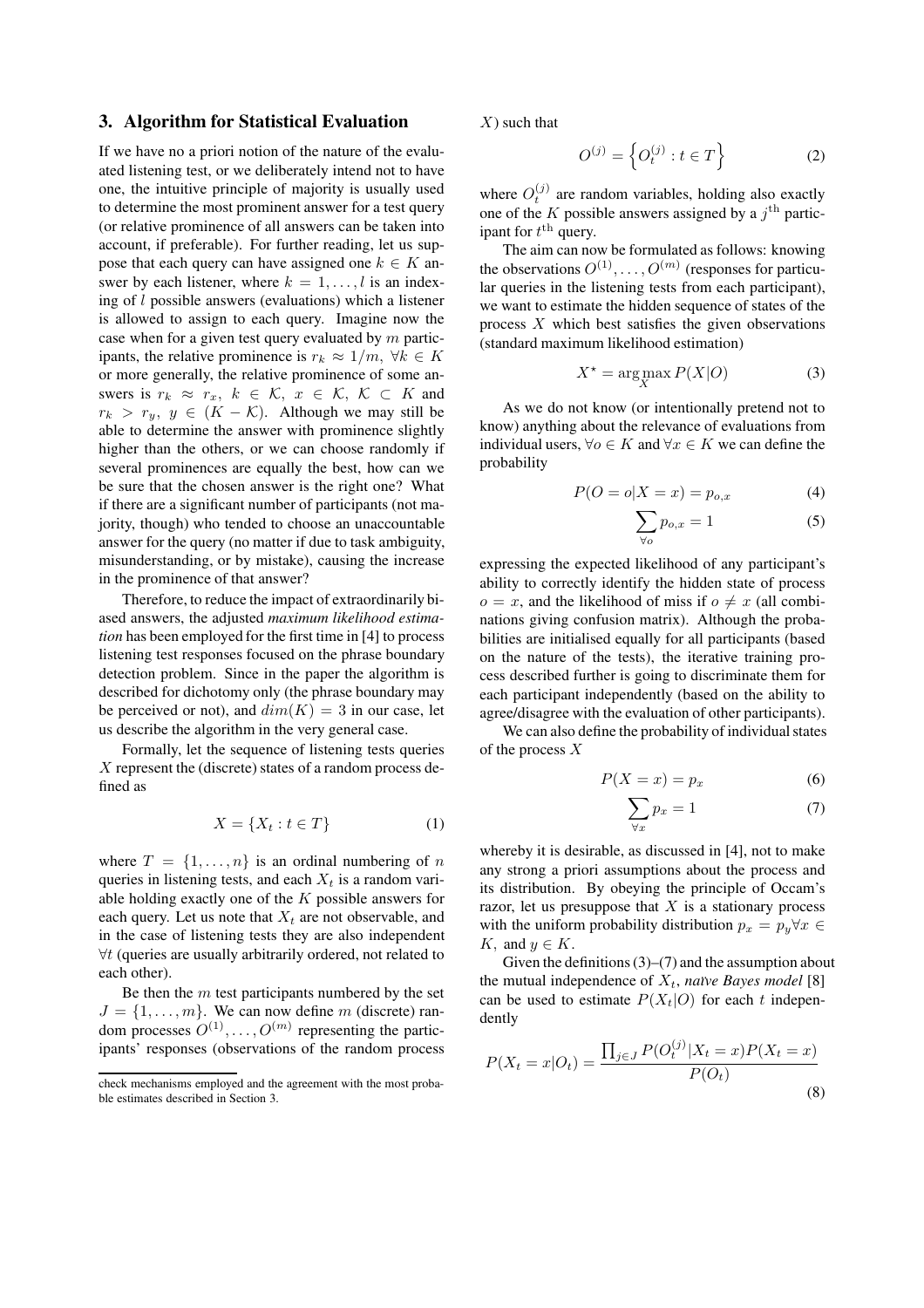where  $P(O_t)$  can be ignored (and usually is), since it is not a function of  $x$  and thus it does not affect the relative values of probabilities for any  $x$ . We, however, "normalise" the values given by (8) so that  $\forall x, \forall t$  the proportions among  $P(X_t = x|O_t)$  would stay preserved, but  $\sum_{x \in K} P(X_t = x | O_t) = 1$ ; the normalised values are then used as resulting  $P(X_t = x|O_t)$ .

To maximise  $P(X|O)$ , we employed the iterative procedure which can be considered to be EM algorithm simplified to suit the needs of the described problem. In each step, Equation (8) is computed using the current estimates of Equation (4) and (6). Informally said, on the basis of the likelihood for the individual participant's ability to identify or miss the hidden state of process  $X$ , the probabilities of individual states are estimated  $\forall t$ . As in the very first step, equal likelihoods are used for all participants, the most probable state is the one with the highest inter-participant agreement (the highest number of  $P(O_t = o | X_t = x)$  where  $x = o$ , are multiplied). Then the likelihoods (4) and (6) are recalculated for each participant and state independently  $\forall j \in J$ ,  $\forall o \in K$  and  $\forall x \in K$ 

$$
P(O^{(j)} = o|X = x) = \frac{\sum_{t \in T} P(X_t = x|O_t = o)}{\sum_{t \in T} P(X_t = x|O_t)}
$$
\n(9)

$$
P(X = x) = \frac{\sum_{t \in T} P(X_t = x | O_t)}{\dim(T)} \quad (10)
$$

obtaining new likelihoods of participant identification abilities as well as process state probabilities, now based on given observations. In this step, the corresponding probabilities of miss are increased (and probabilities of correct identification are lowered) for all those participants whose responses differ from the most probable states estimated by Equation (8), and the other way round. Let us note that the described process converges to a local maximum, and hence the initial parameters are recommended to be chosen reasonably and perturbed in more experiments.

Although such treatment allows us to detect consistent misses (answering  $o \in K$  in majority of cases when most of others answered  $p \in K$ ,  $o \neq p$ ) for each participant, manifested in higher probability of miss in Equation (4), the results must still be interpreted with care – all the probabilities are estimated according to crossparticipant agreement, not knowing anything about a "real" state of process  $X$ , as we defined it.

In reality, we must always presume that a number of participants will tend to place unaccountable answers, and the question now is how to detect such answers. If we have reference evaluations of queries subset  $T \subset T$ at our disposal, we can force them in each iteration to  $P(X_t|O_t)$ ,  $\forall t \in \mathcal{T}$  instead of original values computed by Equation (8). In this way, when computing Equation (4) the probabilities of correct identification will be lowered for all users with evaluations differing from the reference. Although it relaxes our intention not to make any strong a priori assumptions about the process  $X$ , the intention was already relaxed by the definition of the expectations in check point queries. Still, we must be careful. The more knowledge about process  $X$  we force into Equation (8), the more the process will be pushed to that knowledge – it negates the sense of an "objectiveness" emerging a from wide range of subjective opinions.

#### **4. Evaluation of Dissimilarity Perception**

To evaluate the results of listening tests, described in Section 2, by means of the proposed algorithm, we initialised the confusion matrix of all participants to

$$
P(O^{(j)}|X) = \begin{pmatrix} 0.5 & 0.3 & 0.15 \\ 0.35 & 0.4 & 0.35 \\ 0.15 & 0.3 & 0.5 \end{pmatrix} \qquad \forall j \in J
$$
(11)

being quite benevolent in exchanging *quite similar/undistinguable* with *dissimilar* and *clearly dissimilar* with *dissimilar* (and the other way round). As we really know nothing about dissimilarities distribution in the test set (all word pairs have the same initial probability of being clearly dissimilar, dissimilar or similar/indistinguishable), the probabilities  $P(X)$  were initialised to

$$
P(X = x) = 1/3 \qquad \forall x \in K \tag{12}
$$

The evaluations for each aspect were processed separately, to avoid the interfusing of confusion matrixes  $P(O^{(j)}|X)$ – each listener can rather consistently make some kind of characteristic errors which may, however, differ for individual aspects.

As the first part, the summary of differences between reference evaluations of the 103 queries and  $X^*$  obtained by majority agreement and the proposed maximum likelihood estimation is presented. In Table 1, the number of queries matching the reference answer  $\overline{x}$  (the one with the highest likelihood assigned by us) are shown when determined by simple majority agreement, by  $X^*$  from the proposed estimation scheme and by  $X^*$  the proposed estimation with the reference likelihoods forced into Equation (8), as described at the end of Section 3.

It can be seen that even the estimation *not taking* reference data into account (i.e. nothing is known about an expected evaluation at all) is usually able to provide a better match to the expectation  $x^* = \overline{x}$ , while the number of  $x^* = \overline{x}$  in cases when a majority of participants have chosen  $o \neq \overline{x}$  is referred in Table 1 as  $\uparrow x$ . This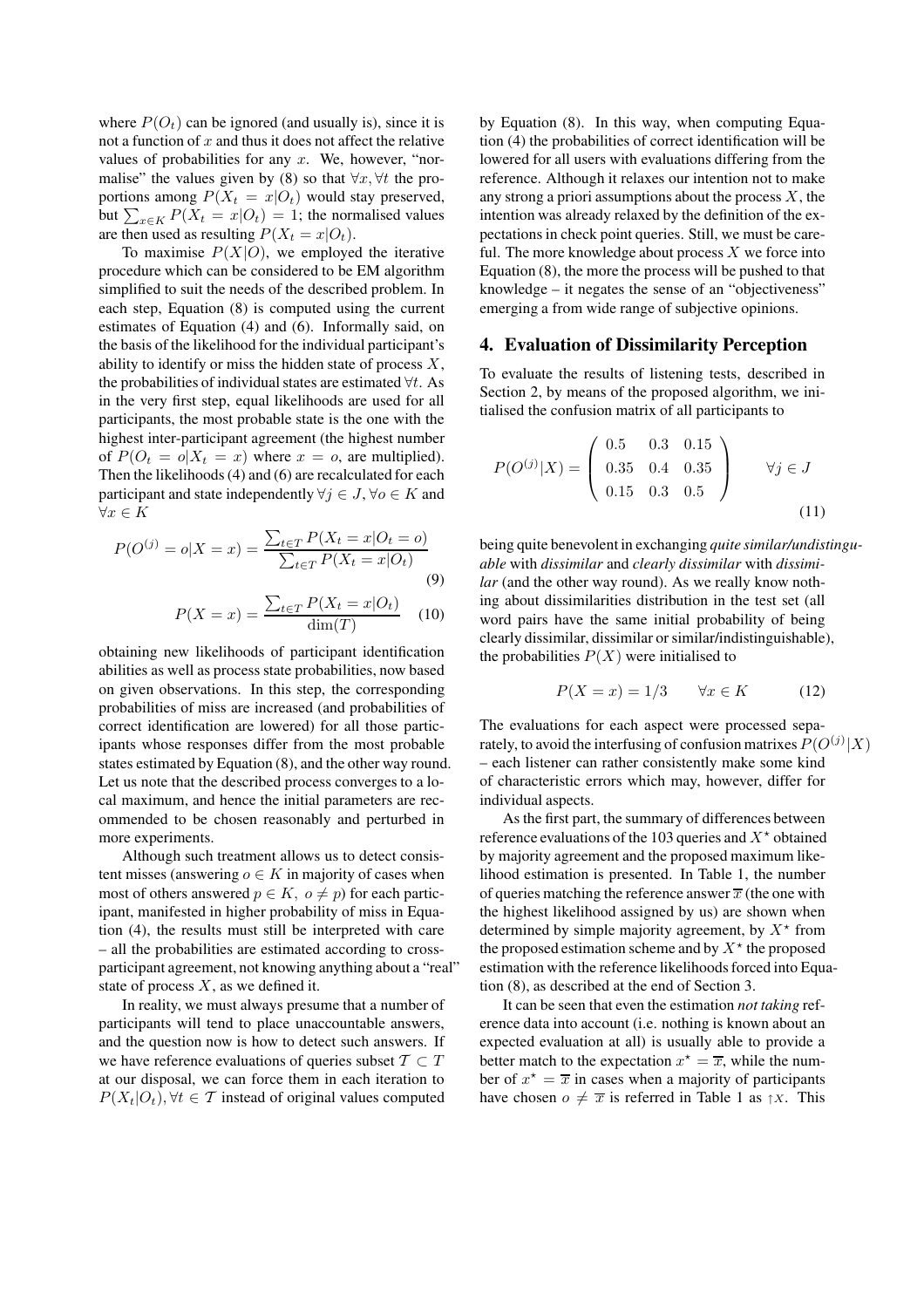Table 1: The comparison of results obtained by *majority* agreement, the proposed *estimation* method and the estimation method with *reference* evaluations forced into Equation (8). Columns represent how many answers match, how many differ by one dissimilarity evaluation level and how many by two levels.

| overall dissim.  | match |              | 1 level        | 2 levels |                             |
|------------------|-------|--------------|----------------|----------|-----------------------------|
| majority         | 51    | $1 \perp$    | 3 <sub>1</sub> | 50       | $\overline{2}$              |
| estimation       | 59    | $\uparrow$ 9 |                | 41       | 3                           |
| $estim + refer.$ | 61    | $\uparrow$ 5 | 113            | 40       | 2                           |
| tempo dissim.    | match |              | 1 level        | 2 levels |                             |
| majority         | 74    | 91           | $10$ $\perp$   | 25       | 4                           |
| estimation       | 74    | $\uparrow$ 9 |                | 28       |                             |
| $estim+refer.$   | 76    | $\uparrow$ 3 | 112            | 25       | $\mathcal{D}_{\mathcal{L}}$ |
|                  | match |              |                |          |                             |
| melody dissim.   |       |              |                | 1 level  | 2 levels                    |
| majority         | 51    | $14+$        | $14$           | 50       | $\overline{c}$              |
| estimation       | 71    | 134          |                | 32       |                             |
| $estim+refer.$   | 72    | $\uparrow$ 1 | 1135           | 31       | 0                           |
| colour/pitch     |       | match        |                | 1 level  | 2 levels                    |
| majority         | 62    | 8⊥           | $11 \perp$     | 39       | $\overline{c}$              |
| estimation       | 66    | 112          |                | 36       |                             |

is due to the fact that a sufficient number of listeners with higher reliability  $P(O = o|X = x)$  of determining a dissimilarity level  $o = x^*$ ,  $x = x^*$  (from the point of view of the algorithm) have really chosen that level, even when the majority of listeners with lower reliability have chosen a different answer. On the other hand, one must realise that the same principle may lead to the choice of answer  $x^* \neq \overline{x}$ , even when a majority of listeners have really chosen  $o = \overline{x}$  (in Table 1 referred to as  $X\downarrow$ ) – it is a natural cause of the fact that the estimation process relies only on given cross-listener agreements, as discussed in Section 3. When the probabilities of expectations assigned to reference queries were enforced into the estimation procedure, the number of  $x^*$  equal to  $\overline{x}$  was, es expected, even higher. The cause, again, is that the likelihood of answering  $o = \overline{x}$  was slightly increased for participants answering in that way. The answers of such participants were, therefore, able to outweigh the majority answers, if they differed (referred as  $\uparrow X$ when compared to estimation unaffected by reference data, and as  $\Uparrow X$  when compared to majority). However, there are still queries with  $x^* \neq \overline{x}$ . The reason, once again, is that there are participants with high reliability of their answers (possibly also increased by answering  $\overline{x}$  in other queries), whereby their answers differ from  $\overline{x}$ . Despite the increase in match, there are still queries with  $x^*$  different by two levels (e.g.  $\overline{x} = quite similar$ and  $x^* =$  *clearly different*). Since they again occurred by the agreement of highly reliable participants (from the point of view of the algorithm), the evaluations of such participants must be further analysed in depth. Let us also stress that nothing more can be concluded about the other (non–reference) queries, except the assumption that  $X^*$  determined for those queries is likely to be closer to what we feel to be the expected evaluation.

Contrary to [4], where the aim was to obtain  $X^*$  best satisfying the given evaluations, in our work the concrete dissimilarity evaluations of each individual participant for each individual query is used to build a dissimilarity matrix in [5]. However, as the scale of the test is quite large, we can expect the occurrences of unaccountable evaluations which may unpredictably bias the estimates of perceived dissimilarities and thus to significantly distort the conclusions. Therefore, the issue now is to somehow detect the queries with the unaccountable evaluations individually for each participant, and make these participants review their answers on such queries (providing them with more examples about consistent misevaluations obtained from the reference data) – the revaluation of the whole test set by all participants is virtually impossible, due to the sheer scale of the test. The simplest approach may be to make all listeners reassess only their queries differing from  $X^*$ . This is neither ideal (still results in huge number of queries to reassess) nor required  $(X^*$  evaluations can directly be used for all listeners). Instead, it seems to be feasible to take advantage of the values in  $P(O|X)$ , where the answers of listeners with a high miss likelihood might be expected as not very reliable – even the increase in match (or in mismatch) to reference answers is reflected in those values. Let us, therefore, to review all queries  $t$  for participant  $j$ with likelihood of miss

$$
P(O^{(j)} = o|X = x^*) \ge E(P(O = o|X = x^*)) +
$$
  
+  $k\sigma(P(O = o|X = x^*))$ ,  
 $o \ne x^*$  (13)

where constant  $k$  allows us to make the requirement on miss more strict, or to alleviate it.

In Table 2, the results for  $k = 0$  and  $k = 1$  are presented. We have decided to choose  $k = 1$  due to reasonable average number of review requests, while the participants with the highest likelihood of miss are still determined. Unfortunately, the reviews were not finished at the time of writing, so we cannot present the shift of the differences of reviewed evaluations to reference data in contrast to results in Table 1, the shift of Fleiss kappa